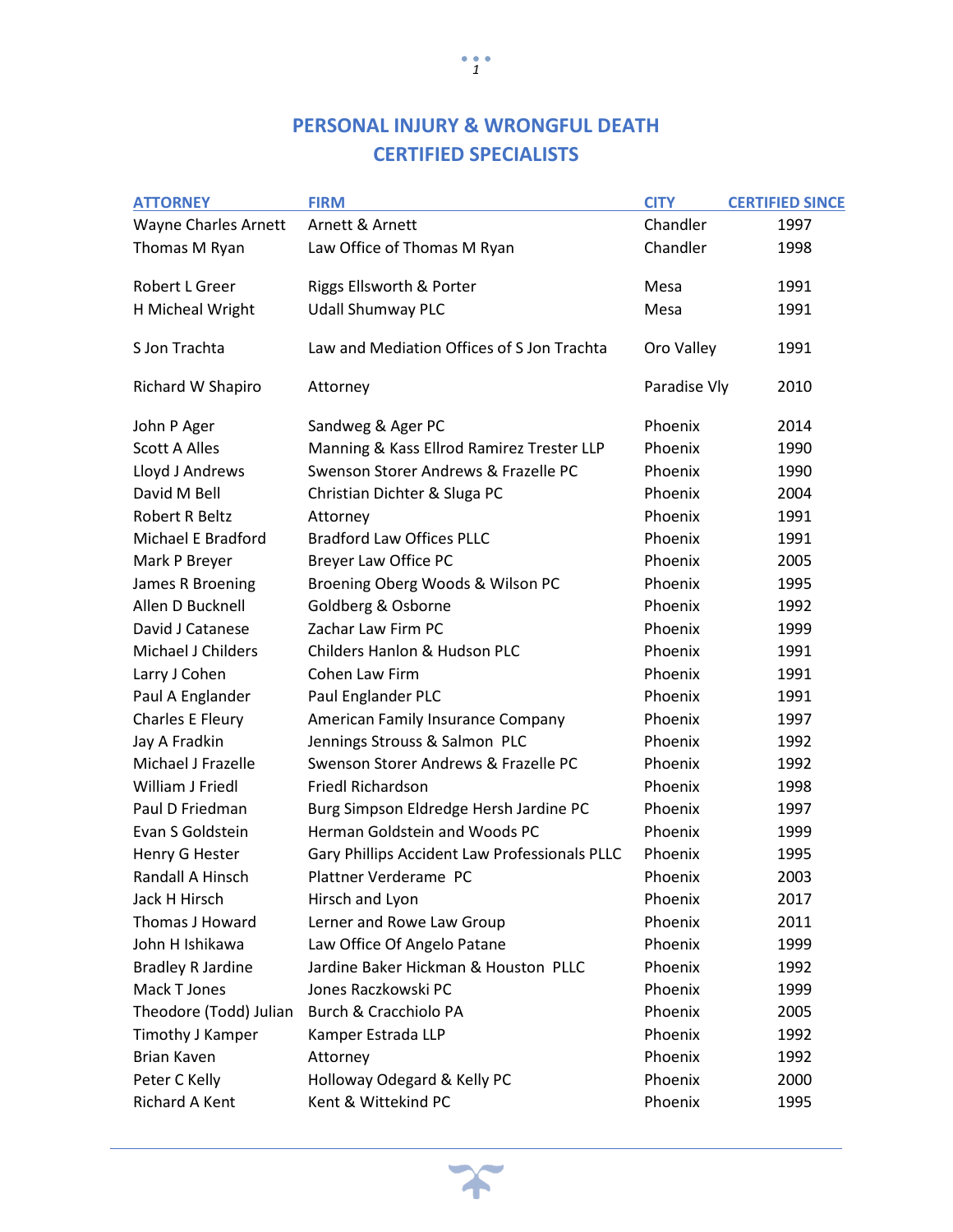| <b>ATTORNEY</b>              | <b>FIRM</b>                          | <b>CITY</b> | <b>CERTIFIED SINCE</b> |
|------------------------------|--------------------------------------|-------------|------------------------|
| Jan L Kleinman               | Kleinman Lesselyong Beltz & Kleinman | Phoenix     | 1991                   |
| Stephen I Leshner            | Stephen I Leshner PC                 | Phoenix     | 2012                   |
| Frank E Lesselyong           | Kleinman Lesselyong Beltz & Kleinman | Phoenix     | 1991                   |
| <b>Barry E Lewin</b>         | Law Office of Barry E Lewin P.C.     | Phoenix     | 1991                   |
| <b>Stanley J Marks</b>       | Begam Marks & Traulsen PA            | Phoenix     | 1991                   |
| <b>Martin H Mathers</b>      | <b>Gage Mathers</b>                  | Phoenix     | 2009                   |
| Paul J McGoldrick            | Shorall McGoldrick Brinkmann         | Phoenix     | 1997                   |
| John A Micheaels             | Beale Micheaels Slack & Shughart PC  | Phoenix     | 1991                   |
| Jeffrey Boyd Miller          | Miller Kory Rowe LLP                 | Phoenix     | 1999                   |
| William A Nebeker            | Koeller Nebeker Carlson & Haluck LLP | Phoenix     | 1991                   |
| Raymond M Norris             | Gallagher & Kennedy PA               | Phoenix     | 1998                   |
| <b>Gregory P Novak</b>       | Kleinman Lesselyong Beltz & Kleinman | Phoenix     | 1993                   |
| Mark S O'Connor              | <b>Beus Gilbert McGroder PLLC</b>    | Phoenix     | 1993                   |
| Charles D Onofry             | Schneider & Onofry PC                | Phoenix     | 2015                   |
| Dorothy Q Paine              | Dorothy Q Paine PLLC                 | Phoenix     | 2000                   |
| <b>Richard S Plattner</b>    | Plattner Verderame PC                | Phoenix     | 1991                   |
| <b>Frank I Powers</b>        | Harris Powers & Cunningham PLLC      | Phoenix     | 2009                   |
| <b>Buddy Rake</b>            | Rake Law Group PC                    | Phoenix     | 1991                   |
| <b>Steven L Reed</b>         | Breyer Law Office PC                 | Phoenix     | 1997                   |
| Joel B Robbins               | Robbins & Curtin PLLC                | Phoenix     | 1998                   |
| William H Sandweg            | Sandweg & Ager PC                    | Phoenix     | 1991                   |
| Randy L Sassaman             | Holloway Odegard & Kelly PC          | Phoenix     | 1996                   |
| Kimberly J Sayre             | Tyson & Mendes LLP                   | Phoenix     | 2019                   |
| Louis T Seletos              | American Family Insurance            | Phoenix     | 1999                   |
| Thomas J Shorall             | Shorall McGoldrick Brinkmann         | Phoenix     | 1999                   |
| David S Shughart             | Beale Micheaels Slack & Shughart PC  | Phoenix     | 2015                   |
| <b>K Thomas Slack</b>        | Beale Micheaels Slack & Shughart PC  | Phoenix     | 2003                   |
| Wendi A Sorensen             | Burch & Cracchiolo PA                | Phoenix     | 1999                   |
| Georgia A Staton             | Jones Skelton & Hochuli PLC          | Phoenix     | 1992                   |
| Joseph B Swan                | Schneider & Onofry PC                | Phoenix     | 1991                   |
| J Tyrrell Taber              | Aiken Schenk Ricciardi PC            | Phoenix     | 1993                   |
| David A Thomson              | Schiffman Law Office PC              | Phoenix     | 1992                   |
| Timothy G Tonkin             | Phillips Law Group PC                | Phoenix     | 2013                   |
| <b>Geoffrey Trachtenberg</b> | Levenbaum Trachtenberg PLC           | Phoenix     | 2014                   |
| Nicholas E Vakula            | The Vakula Law Firm PLC              | Phoenix     | 1998                   |
| Frank Verderame              | Plattner Verderame PC                | Phoenix     | 1993                   |
| William C Wilder             | American Family Insurance Group      | Phoenix     | 2017                   |
| Peter M Wittekind            | Kent & Wittekind PC                  | Phoenix     | 1900                   |
| Elliot G Wolfe               | Palumbo Wolfe                        | Phoenix     | 1991                   |
| Christopher J Zachar         | Zachar Law Firm PC                   | Phoenix     | 2004                   |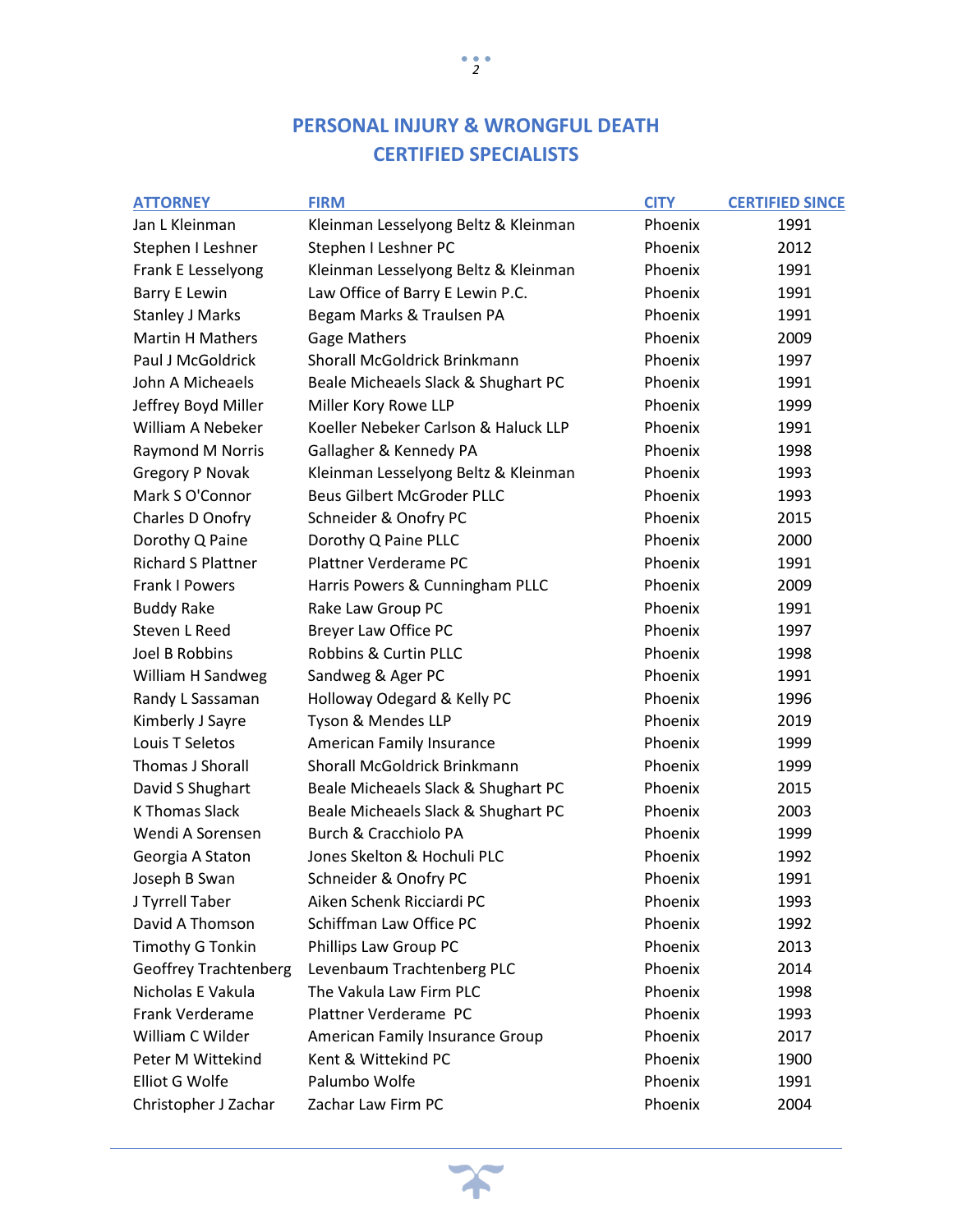| <b>ATTORNEY</b>                        | <b>FIRM</b>                                         | <b>CITY</b> | <b>CERTIFIED SINCE</b> |
|----------------------------------------|-----------------------------------------------------|-------------|------------------------|
| Michael R Murphy                       | Michael R. Murphy PLLC                              | Prescott    | 1991                   |
| <b>Robert E Schmitt</b>                | Murphy Schmitt Hathaway Wilson & Becke PLLCPrescott |             | 1995                   |
| James E Abraham                        | Attorney                                            | Sahuarita   | 1991                   |
| H Christian Bode                       | Bode & Collins                                      | Scottsdale  | 1991                   |
| <b>Charles E Buri</b>                  | <b>Charles E Buri PLC</b>                           | Scottsdale  | 2005                   |
| Steven A Cohen                         | Cohen Law                                           | Scottsdale  | 1999                   |
| D Reid Garrey                          | Garrey Woner Hoffmaster & Peshek PC                 | Scottsdale  | 1995                   |
| Christian K G Henrichsen Discount Tire |                                                     | Scottsdale  | 2003                   |
| Michael W Herzog                       | The Herzog Law Firm PC                              | Scottsdale  | 1994                   |
| Harry L Howe                           | Harry L Howe PC                                     | Scottsdale  | 1995                   |
| Kathleen M Kassmann                    | The Moulton Law Firm P C                            | Scottsdale  | 2004                   |
| Timothy L Moulton                      | The Moulton Law Firm P C                            | Scottsdale  | 1997                   |
| Jeffrey Ian Ostreicher                 | Jeffrey I Ostreicher PC                             | Scottsdale  | 1999                   |
| James R Page                           | James R Page PC                                     | Scottsdale  | 1994                   |
| Carol M Romano                         | Resnick & Louis PC                                  | Scottsdale  | 2018                   |
| John N Vingelli                        | Vingelli & Company Law Offices PLLC                 | Scottsdale  | 2012                   |
| <b>Bruce D Crawford</b>                | Crawford & Kline PLC                                | Tempe       | 1999                   |
| Donald R Crowell                       | <b>Accident Law Group LLC</b>                       | Tempe       | 2006                   |
| <b>Thomas P Gannon</b>                 | Gannon & Associates Allstate Insurance Co           | Tempe       | 1999                   |
| Glynn W Gilcrease                      | Law Office of Glynn W Gilcrease Jr PC               | Tempe       | 1991                   |
| Stephanie M Ireland                    | Gannon & Associates Allstate Insurance Co           | Tempe       | 2009                   |
| <b>Bruce M Squire</b>                  | <b>Bruce Squire Law LLC</b>                         | Tempe       | 1999                   |
| Peter Akmajian                         | Schmidt Sethi & Akmajian PC                         | Tucson      | 1998                   |
| Daryl A Audilett                       | <b>Audilett Law PC</b>                              | Tucson      | 1997                   |
| David L Curl                           | Curl Glasson & Patrascioiu PLC                      | Tucson      | 2005                   |
| Thomas J Davis                         | Davis & Eppstein PC                                 | Tucson      | 1991                   |
| Douglas W Glasson                      | Curl Glasson & Patrascioiu PLC                      | Tucson      | 2015                   |
| Elliot A Glicksman                     | Van Amburg Law Firm PLLC                            | Tucson      | 1991                   |
| Kenneth K Graham                       | Risner & Graham                                     | Tucson      | 1995                   |
| David E Hill                           | Law Office of David E Hill PLC                      | Tucson      | 1991                   |
| Louis Hollingsworth                    | Hollingsworth Kelly                                 | Tucson      | 2013                   |
| Michael F Kelly                        | Hollingsworth Kelly                                 | Tucson      | 2015                   |
| Kurt Kroese                            | Biaggi Kroese & Campbell PLLC                       | Tucson      | 2012                   |
| Barry A MacBan                         | <b>MacBan Law Offices</b>                           | Tucson      | 1993                   |
| Ronald D Mercaldo                      | Mercaldo Law Firm LTD                               | Tucson      | 1991                   |
| William D Nelson                       | Law Office of William D Nelson PC                   | Tucson      | 1995                   |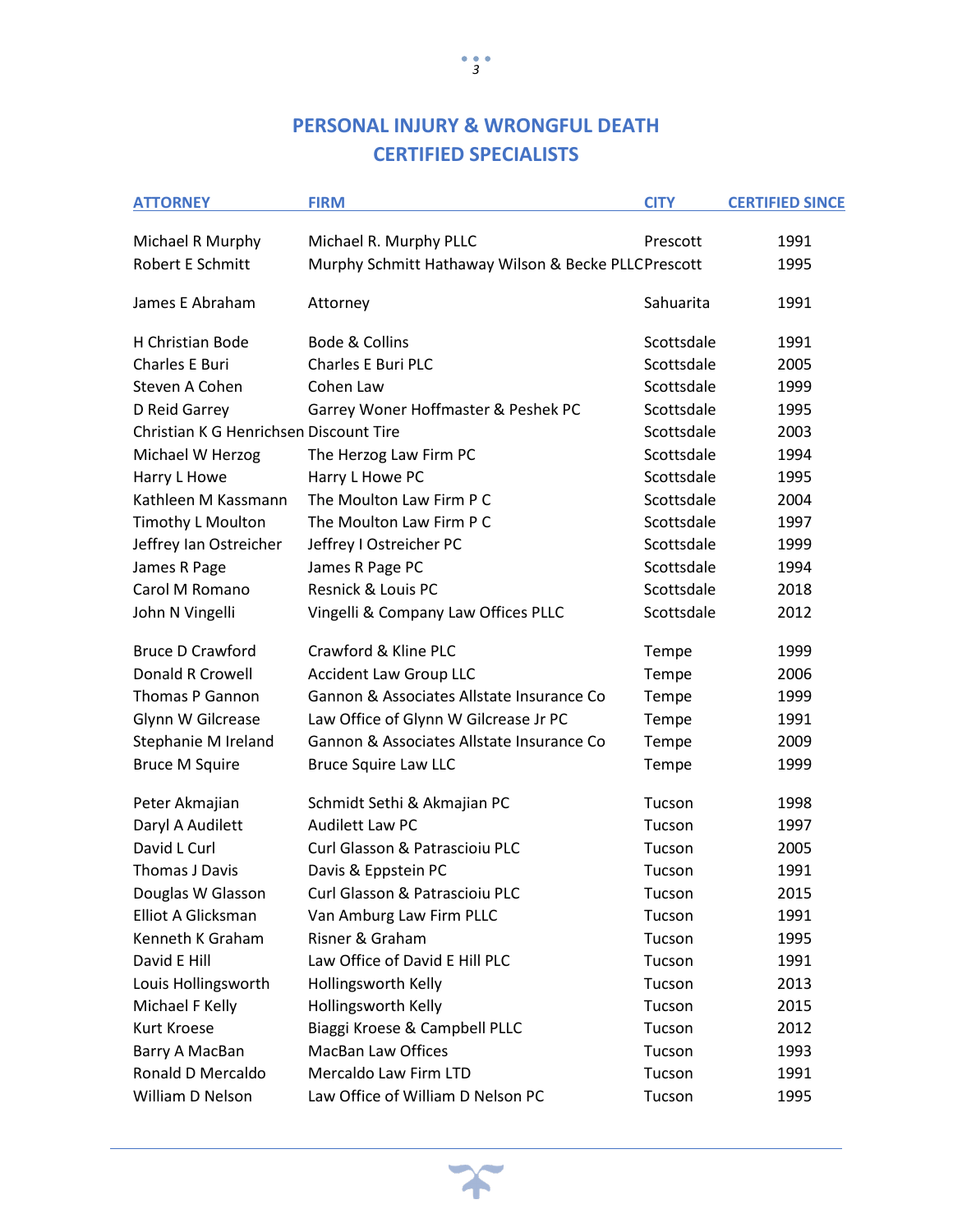| <b>ATTORNEY</b>        | <b>FIRM</b>                     | <b>CITY</b>     | <b>CERTIFIED SINCE</b> |
|------------------------|---------------------------------|-----------------|------------------------|
| John Edwards Osborne   | Goldberg & Osborne LLP          | Tucson          | 1991                   |
| James B Penny          | Law Office of James B Penny LLC | Tucson          | 2008                   |
| Lloyd L Rabb           | Rabb & Rabb PLLC                | Tucson          | 1994                   |
| Leighton H Rockafellow | Rockafellow Law Firm            | Tucson          | 1991                   |
| Ted A Schmidt          | Schmidt Sethi & Akmajian        | Tucson          | 1991                   |
| W Daniel Shelton       | Mercaldo Law Firm               | Tucson          | 1994                   |
| Silas H Shultz         | Shultz & Rollins Ltd            | Tucson          | 1991                   |
| Jerald R Wilson        | Miniat & Wilson LPC             | Tucson          | 1999                   |
| C Alan Bowman          | Bowman Smith & Kallen PLLC      | Yuma            | 1991                   |
| Paul Duda              | Attorney                        | Littleton, CO   | 1997                   |
| Robert D Bohm          | Robert D Bohm PLLC              | Federal Way, WA | 1992                   |